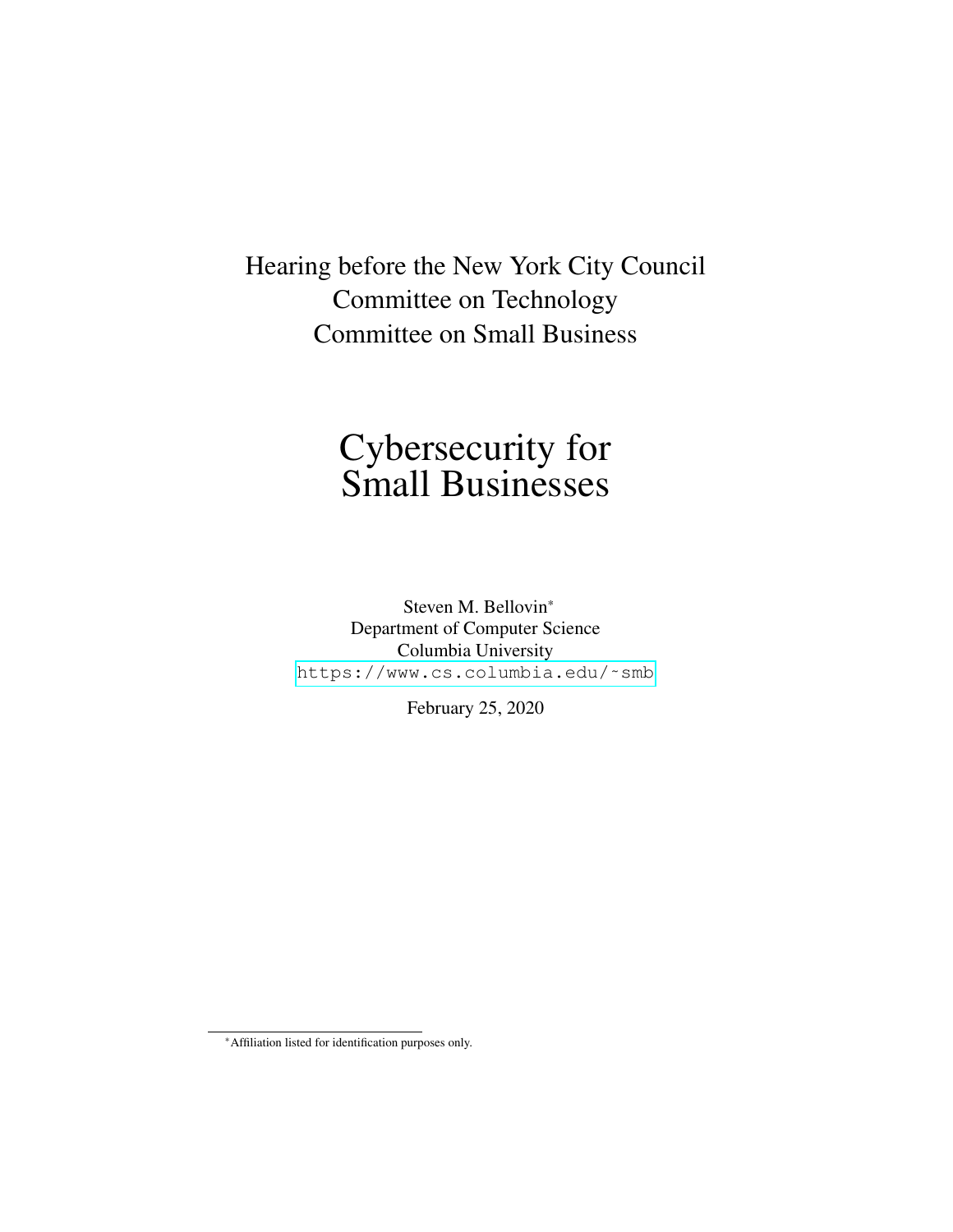# 1 Introduction

Thank you for inviting me to speak here today. I'm a native New Yorker, I grew up in Brooklyn and attended the city's public schools, my first paid summer job was across the park at the Municipal Building, and I like to spend my free time bicycling or photographing birds in city parks. In other words, I really live here, and I'm delighted to have a chance to give back to the city.

By way of introduction, I'm a professor of computer science at Columbia University Engineering and affiliate faculty at Columbia Law. Security and privacy have been my main focus for more than 30 years; I caught my first hackers in 1971 while working at the City College Computer Center. In 1994, I co-authored the [first book on Internet](http://www.wilyhacker.com/1e) [security.](http://www.wilyhacker.com/1e) (The first edition is now freely downloadable.)

Some of what I'm going to say here today will sound a bit unconventional, but it represents the thinking of most of today's security community. If my advice sounds different from what you usually hear, it's because the media—and, yes, many of the services and web sites we deal with—have not adapted to changes in technology and changes in threats. The Internet of today is not the Internet of even five years ago; why should the defenses be the same?

The first question I teach my students to ask is simple: what are you trying to defend, and against whom? For most small businesses, the biggest risks are from ordinary criminals and disgruntled current or former insiders. Few have to deal with foreign intelligence agencies; for those that do, my advice today is just the starting point. You really required detailed advice tailored to the specifics of your company.

Answers to the second part of the question will be more varied. Fundamentally, it boils down to this: what do you use computers for? A business that only does casual word processing runs different risks from one that does financial accounting on its computers; it in turn is different from one that does computer-controlled manufacturing.

When you read through my suggestions, you will see that much of what I suggest sounds like simple system administration. That's correct. As I've written elsewhere [\[1\]](#page-8-0),

A good system administrator's value, to misquote a line from Proverbs 31, "is far beyond that of rubies." Proper system administration can avert far more security problems than any other single measure. Your sysadmins apply patches, configure firewalls, investigate incidents, and more.

One important thing the city can do is to increase education and training in system administration—it's a skill that is in short supply, but is utterly vital to computer security. (For that matter, the city can ensure that its own system administration is done well: that there are enough people with enough resources and enough status to do their job properly. My text continues "Being a system administrator is a high-stress but often low-status position. The job is interrupt-driven; there are generally far too many alligators for them to even think of draining the swamp, even when they know exactly how to do it. Sysadmins typically have too few resources to do the job properly, but are blamed when the inevitable failures occur.")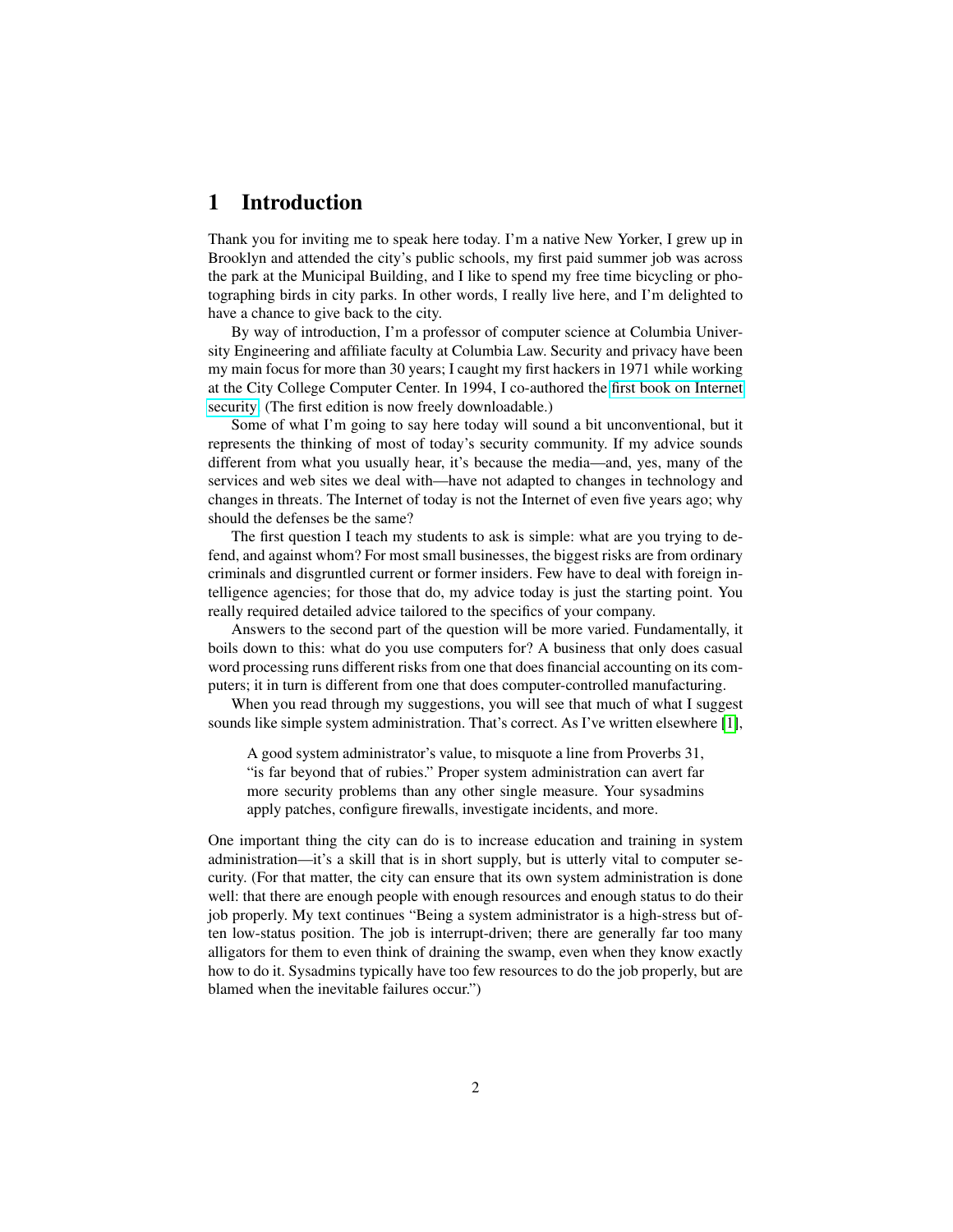### <span id="page-2-0"></span>2 Technology Recommendations

**Patching** The single most important thing one can do to improve security is to stay up to date on patches. Most penetrations are due to known flaws, flaws for which fixes exist but have not been installed. On typical home computers, it's feasible to update them one at a time, using the built-in updater that all modern operating systems have. For even a small network, a more sophisticated strategy is necessary. That strategy should include a mechanism to keep track of which computers, including laptops, have been patched.

A corollary to "install patches promptly" is "*never* run an unsupported operating system." Before your vendor "EOLs"—end-of-lifetime—your OS, upgrade to the newest version you can. An EOLed system will not receive any security patches, thus leaving you extremely vulnerable. Microsoft typically supports its operating systems for at least ten years, so this is not a great hardship. (Apple's support is rather shorter.) However, you will likely find that a current version of the operating system will not run (or at least will not run well) on hardware that is too old. One should regard computers as consumables, with a lifespan of no more than 5–7 years.

Backups The second most important defensive measure doesn't sound like security at all: take regular backups. Ransomware—malware that encrypts your files until you pay a ransom via Bitcoin or the like—is a serious threat these days. Many small businesses have been hit; so have many cities including Atlanta, Baltimore, and New Orleans. Backups are a good defense; they give you a way to recover without paying the ransom. But keep your backup disks turned off except when you're actually backing up the system—today's ransomware tries to find and destroy your backups before encrypting your main disk. (It's a good idea to have two copies of your backups, and to store one offsite, against the chance of burglary or fire.)

How often should you back up your systems? How much data can you afford to lose, whether to hackers or to disk failures? Back up more often than that.

Two words of warning. . . First, you need more backup disk space than you think. As a rule of thumb, your backup disks should be 2–3 times the size of the disk space you use on all of your computers combined—and remember that your space usage will only grow over time. If your business uses photographs, remember that image files are quite large.

Second, test your backups regularly. Far too often, I've seen people turn to backups that were, for one reason or another, unusable—but this was discovered the hard way. Test them at least quarterly.

Multifactor Authentication Other than unpatched software, password-related failures are a major source of system penetrations. However, choosing strong passwords does little or nothing to prevent such problems. Instead, use multi-factor authentication (MFA): a phone or some sort of security key is needed in addition to a password to log in.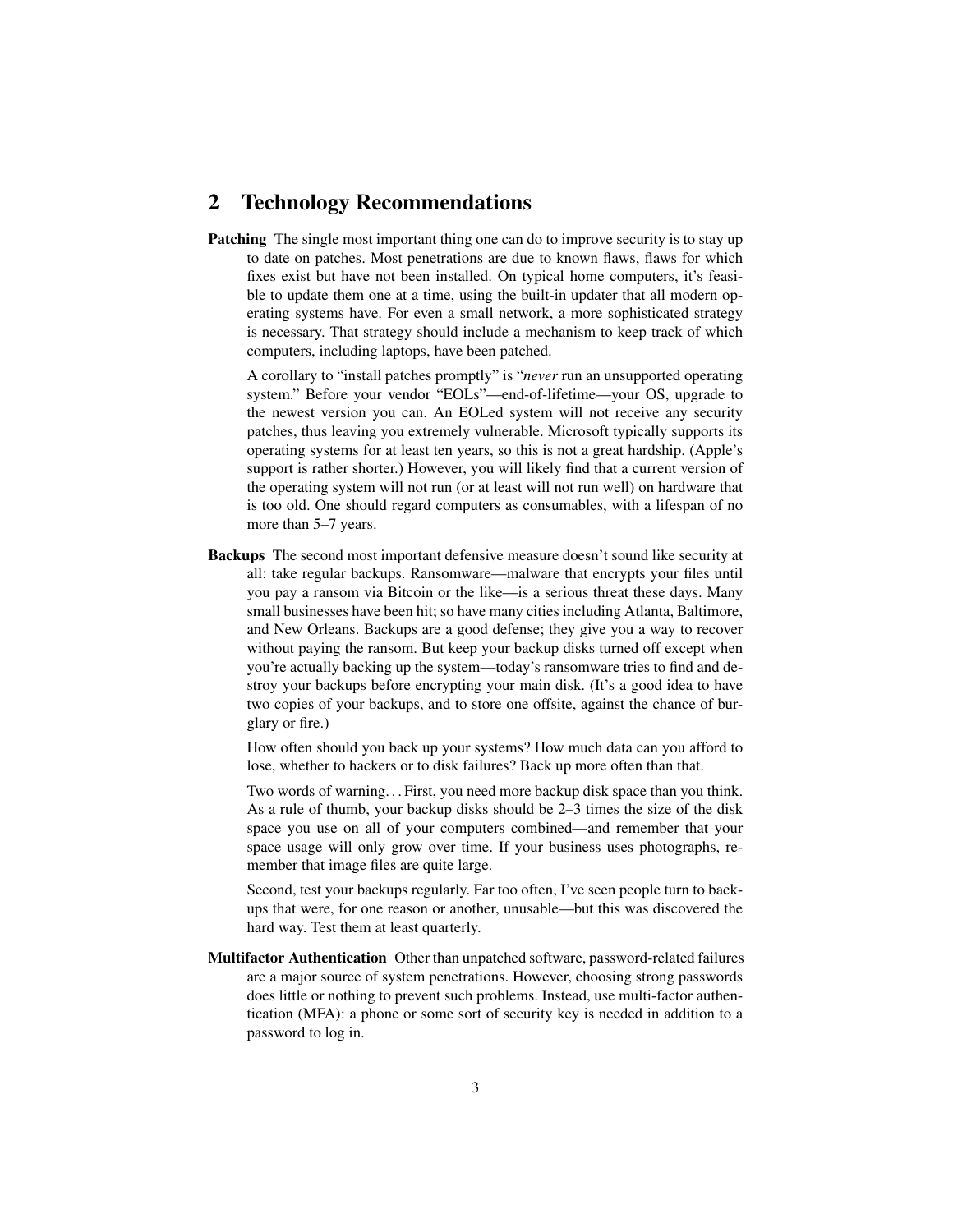There are several types of MFA: text messages, time-based one-time passwords (TOTP), and FIDO2—Fast IDentity Online—tokens. Which type you can use depends on the web sites you visit and the computers you use. Text messages are the easiest to use, but they're not nearly as secure as the other two; attackers have been known to persuade phone companies to assign your phone number to them. Make no mistake—SMS as a second factor is *far* better than a password alone—but you can do better.

TOTP generally involves an app on your phone; there are many available. To set it up, you navigate to some web page on the site and use your phone's camera to scan the QR code displayed.

FIDO2 tokens, though more expensive, are the most secure, since they verify that the far side isn't being spoofed. They typically plug into a USB port or communicate via NFC (Near Field Communication), the same mechanism you can use on your phone to tap into subway stations and buses equipped with OMNY readers. FIDO2 is supported by all major browsers and all major operating systems; the only question is whether the websites you visit support it.

As with all security access mechanisms, including passwords, you need to have backups of your second factor—you don't want to be permanently locked out of your business computers and accounts because you lost your keyring. Write down the recovery information, write down your critical passwords, and put them in a sealed envelope in a secure place, perhaps with your will in a safe deposit box—and then hope you never need it.

FIDO2 tokens can be used for logins to local computers. This is a reasonable course of action if you're concerned about unauthorized employees using your computers, but is often overkill for small businesses. You're much better off making sure that you lock the computer when you walk away from it, and perhaps use a short auto-lock timeout.

Outsourcing Outsourcing and "The Cloud" have a bad reputation among some people. You will hear that "The Cloud is just other people's computers." True—but the major cloud providers really understand system administration and security in a way that few smaller parties do. From a security perspective, you're almost certainly safer if you use a major cloud provider.

This is especially true for email. It is very hard to run a reliable email service in the first place, let alone a secure one. Your email account is one of the most vital you have, since it's used to reset passwords for all of your other services, including your bank accounts. Using a FIDO2 token for email access should be regarded as mandatory.

There are two caveats. First, make sure you're comfortable with whatever access your cloud provider has to your data. Some email services will examine your email to use in advertising; essentially all have the ability to do so. There may even be regulatory issues; for example, many medical businesses have to deal with HIPAA-qualified services.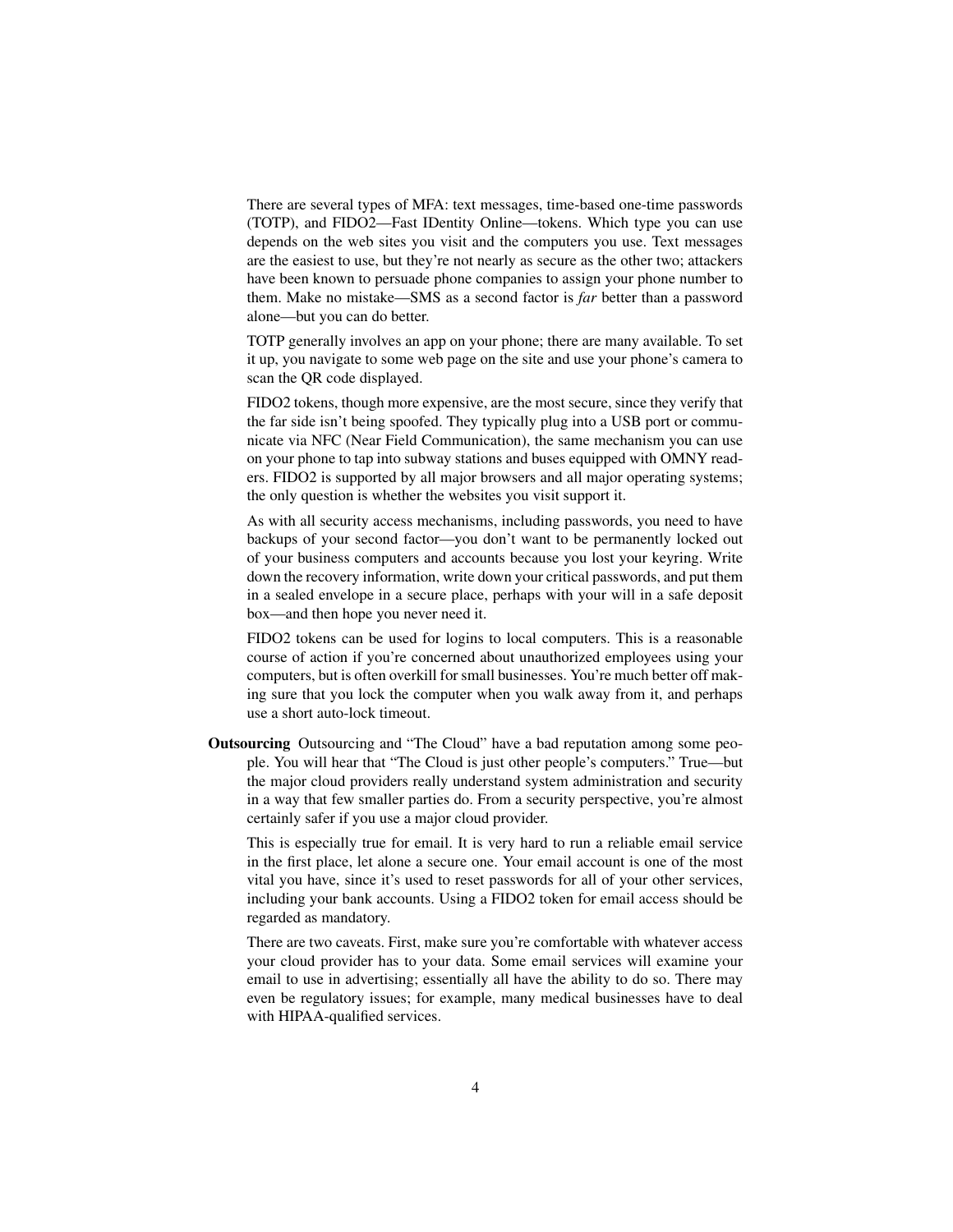Second, understand how you can retrieve your data from the cloud service. You want to know how to do this to let you migrate to another provider, for reasons of cost or features. (For this reason alone, you want an email service that lets you use your own domain name; this way, you won't have to switch email addresses if you change providers.) Second, what is you fallback strategy if your chosen cloud service goes out of business? Can you afford to lose that data? If not, understand how you can download copies of your data regularly, to external disks that you store somewhere safe.

Encryption You will often hear that data *must* be encrypted for proper security, and that businesses that do not encrypt their data are at best negligent and at worst utterly reckless. While encryption is very important, it can be hard to use correctly, and in many environments does not provide any extra security at all. In particular, if a hacker penetrates your system while, say, an encrypted database is in use, the odds are very high that the hacker can get at the data, too, without being hindered by the encryption. Using encryption properly takes sophistication; if you're not a computer expert, it may not be worth it. If you do need it, you'll probably need a specialist to set it up.

There are a few exceptions, however. First, all traffic to and from your email provider should be encrypted. This is so utterly standard these days that any provider that does not offer such encryption is probably bad at other things, too, and should be avoided. Encrypting web traffic is increasingly the norm, too; again, avoid providers that don't offer it. Both of these forms of encryption are largely transparent to all parties except the provider; there's no reason not to use them.

There is one more form of encryption that is more visible and somewhat intrusive, but should *always* be used: disk encryption. All of your computers' disks and all removable media, e.g., the ubiquitous USB flash drives (sometimes known as "thumb drives"), *must* be encrypted. And this is supported by major operating systems, with BitLocker for Windows and FileVault for MacOS.

Why? There are several risks. First, if you ever need to have a computer repaired, you don't want to expose your data to outsiders. This goes double if a disk has to be replaced.

Second, some day you'll dispose of each computer and replace it with a new one. Again, you don't want any potential buyer to see your data. If the computer is working, you could use a downloadable disk eraser like DBAN (Darik's Boot and Nuke), and indeed some major companies that accept computers for recycling tell you to do exactly that. But you have to remember to do so, and you can't easily use DBAN if the computer itself has died. You're better off encrypting from the beginning.

Third, encryption protects you if a computer or flash drive is lost or stolen. This is a serious risk for laptops or flash drives, but of course burglaries can happen elsewhere. And apart from protecting your data, if the lost storage media are encrypted it may shield you from liability under data breach laws.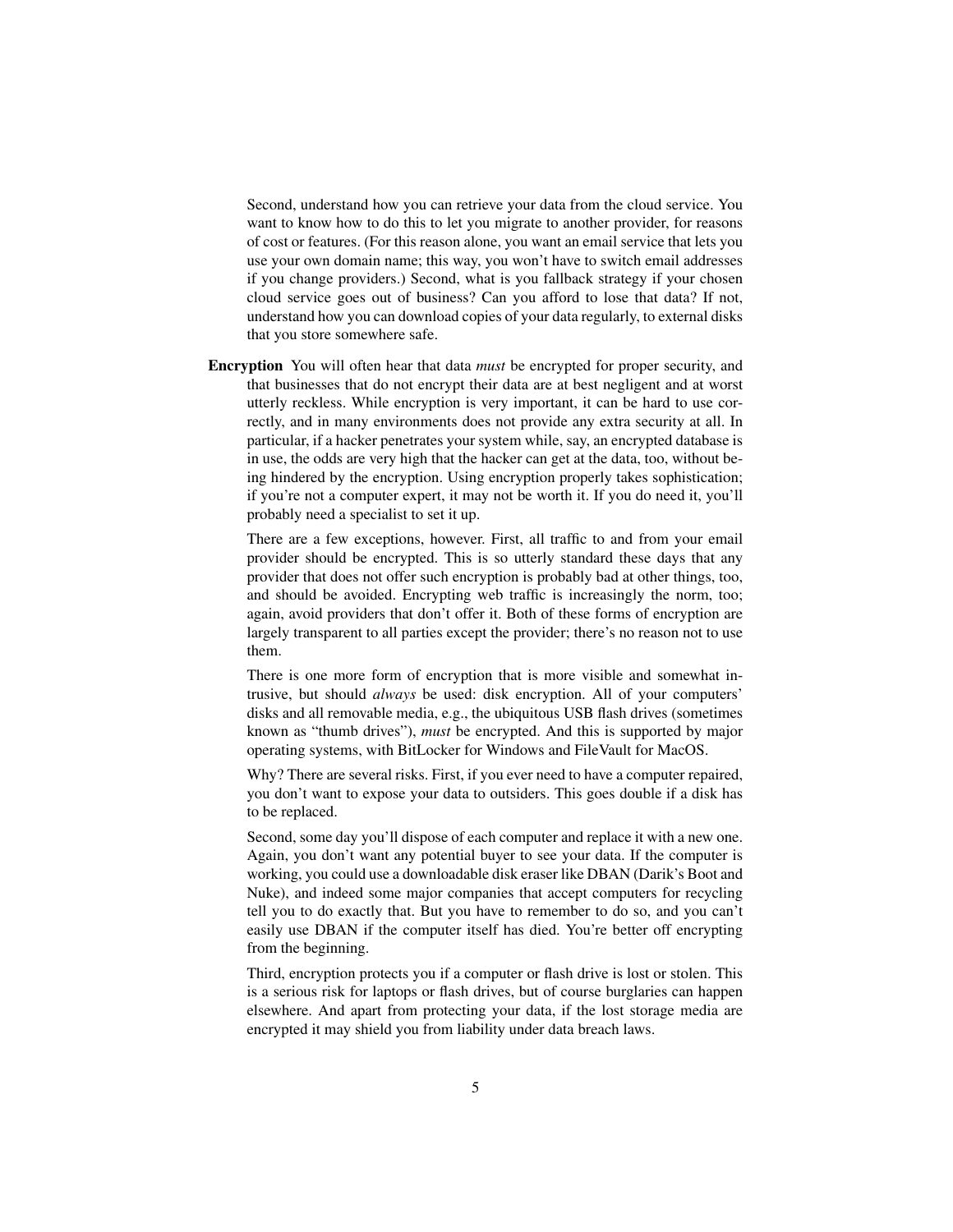Encrypting disks comes with one huge risk, though: if you lose or forget the encryption key, your data is lost, too. As with passwords and the like, make your you keep a copy of all encryption keys in a safe place.

- WiFi Using WiFi instead of a wired network is perfectly acceptable for most small businesses, though of course it's important to be sure that connectivity is good enough. Good encryption, e.g., WPA2, should always be used, but managing the encryption is a bit of work. With WPA2 Personal, all users share a single password. This makes changing the password when an employee leaves more difficult: every device needs to be reconfigured. Using WPA2 Enterprise lets each user have a separate password (and it's more secure in other ways), but that requires managing a central list of users and configuring your WiFi access points and routers to talk to the computer managing that list. The decision, in other words, depends on the size of the business.
- Bring Your Own Device (BYOD) BYOD—letting employees use their own phones and computers for work—is a tough call for all businesses, especially small ones. On the one hand, it saves you money; besides, people often prefer their own computers set up the way they like. On the other hand, it becomes much harder to enforce your security standards on devices you don't own and control.

Relatively speaking, phones are a pretty safe choice. While they're by no means invulnerable to hacking, phone malware is much less widespread. Unless you're being targeted by an intelligence agency, you probably don't need to worry much about that. Still, it's important that employees stay up to date on patches and avoid EOLed devices. For that latter point, note that Apple's iOS generally runs on phones up to five years old; Android support lasts about half that long, and less if the phone is not made by Google. The biggest risk you're likely to face is autocomplete on email: an employee wants to send an internal message containing sensitive information, but does not notice that autocomplete has filled in someone else's address. (The standards at Columbia university for phones include 6-digit or longer PINs with a limit of 10 tries, a 5-minute autolock timeout, device encryption, and the ability to remotely erase a lost or stolen device.)

Laptops and home computers are a much harder call. Patching is far more critical and far less likely to be done; besides, employee-owned computers are much more likely to be shared with family members. Your policies should address all of these things—but can you enforce those policies?

There are two more things to keep in mind. First, *never* permit use of employeeowned devices for banking. In fact, if you can afford it, have a separate computer that is used for financial transactions and *nothing* else. (There are other alternatives, too, such as Chrome books and so-called "live" system images that are booted from CDs or USB flash drives. These are safer because there are no changes made to the disk while you're working. Even then, though, you need to be aware of patches and EOLed devices.)

Second, if an employee leaves, remove their login and change all passwords they might have known. (Do this even without BYOD.) You can request that they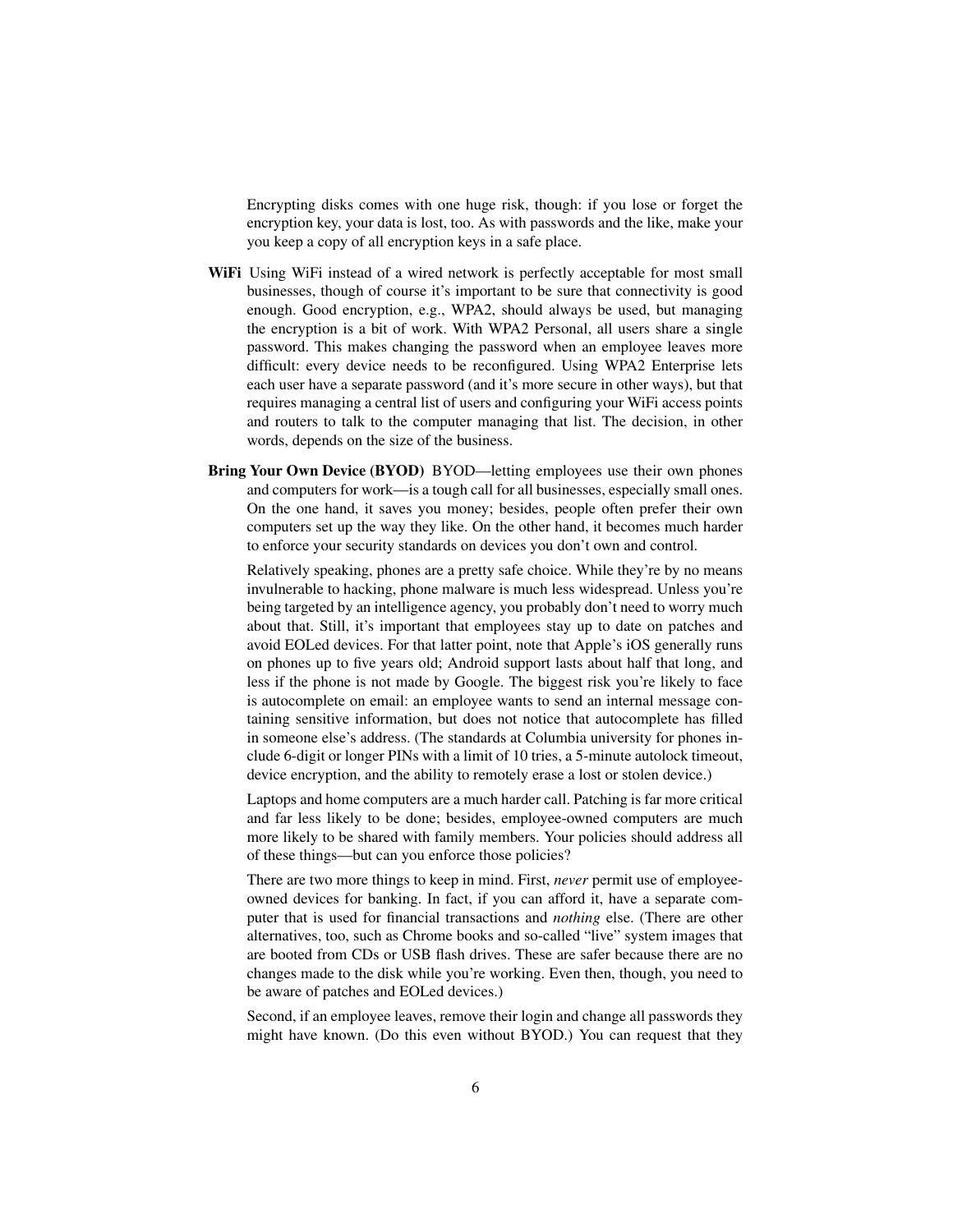delete any company information, but it's very hard to enforce this, especially if they've been fired.

One last note: security is not all-or-nothing; you can be more secure or less secure. How much security you "buy" is a business decision like any other. My recommendations here will, I believe, significantly reduce your risk of being hacked. Doing less may mean that you're living more dangerously but that isn't necessarily wrong if, say, it lets you improve productivity. Business is all about taking chances; the trick is to estimate correctly the potential risks and benefits of your chosen course of action.

#### 3 What's Wrong with Conventional Wisdom?

You'll also notice a number of conventional ideas that I don't mention: antivirus, strong passwords, and frequent password changes. In fact, most security professionals agree that the conventional wisdom is at least outdated, and certainly has the priorities wrong.[\[3\]](#page-8-1)

Perhaps the most surprising thing I will say is that there has been far too much stress on strong passwords and on frequent password changes. There is strong agreement by experts on this point. Indeed, the National Institute of Standards and Technology (NIST), the standards-setting body for the Federal government, says that quite explicitly in its latest guidance [\[2\]](#page-8-2):

Verifiers SHOULD NOT impose other composition rules (e.g., requiring mixtures of different character types or prohibiting consecutively repeated characters) for memorized secrets. Verifiers SHOULD NOT require memorized secrets to be changed arbitrarily (e.g., periodically). However, verifiers SHALL force a change if there is evidence of compromise of the authenticator.

Password reuse is a much greater sin. Writing down passwords and keeping that piece of paper physically secure is a fine idea. But, per the advice above on multifactor authentication, make sure you make a copy of that paper, in case it's lost or damaged. A good password manager is an even better idea, though many people find them too cumbersome to use.

Antivirus is perhaps the most controversial topic, and the one on which there is the least agreement. The argument against is is twofold: first, operating systems today are much stronger than they were even five years ago, and hence are less susceptible to being hacked by a virus. Second, and more subtly, because of the way virus checkers work, they have access to all parts of the system. If they are themselves hacked by malware—and there is in principle no reason why they should be immune—they could do far more damage than most ordinary viruses could. I am not prepared to say "scrap antivirus", but eschewing it is a rational choice if running on a current operating system, and in any event it should rank well behind my positive recommendations.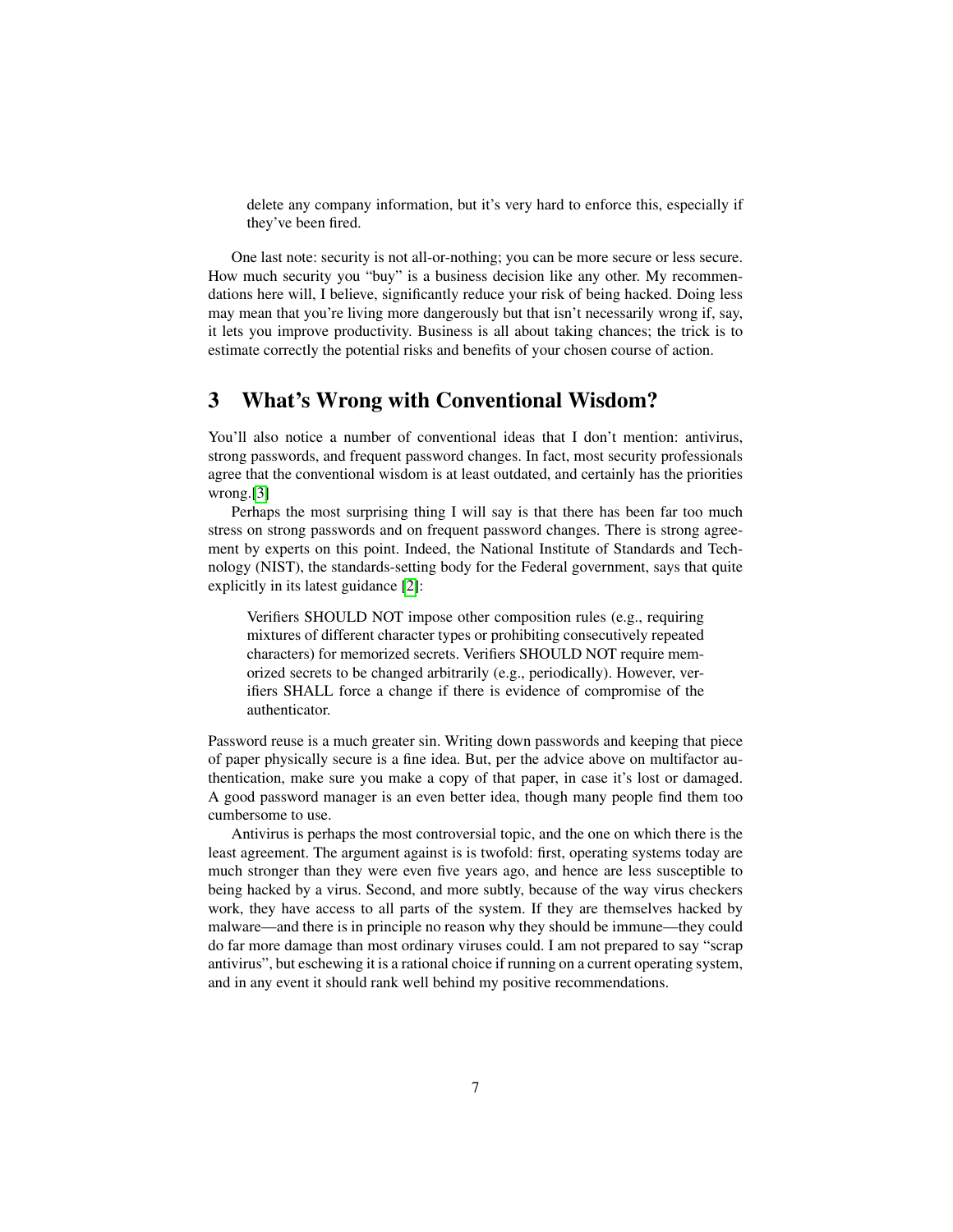# 4 City Initiatives

There are several initiatives that the city can and should launch.

- Classes The city should offer classes in cybersecurity for small business owners. The library systems might be the best way to do this; they're already accustomed to offering regular public programs. The trick will be developing a sound curriculum and finding qualified instructors. Furthermore, the curriculum will need to be updated moderately frequently; technology and threats change.
- Sysadmin Training The City University should offer a curriculum in system administration. It's an ideal career path for community college graduates, but can and should be offered in the four-year colleges as well. It's a field where both education and experience count. I've known several computer science PhDs who have worked as system administrators; I did that myself after graduate school. In fact, that was how I started doing security as my main job, before it became the focus of my research.
- Sysadmin Clinics Configuring systems per the recommendations in Section [2,](#page-2-0) though not horribly complex, is not the sort of thing most small business owners can or should do. However, it would be a wonderful practical exercise for intermediate system administration students. A program should be set up where they visit small businesses and help the owners to set up their systems properly. The cost of the program should not be high; a quite modest fee should more than cover it.
- Emergency Response Teams If a problem occurs, prompt responses are essential, both to get the system back on the air and to preserve forensic data for law enforcement. While there are private sector companies that do this, they're expensive, and most small businesses don't know whom to call. The city could at the least run a referral center, and possibly provide some direct assistance.
- Equipment Bank Getting back on the air quickly after an attack is often necessary. The city could keep a small supply of loaner computers, which could be borrowed for perhaps 30 days while the owner's equipment is imaged by law enforcement and "sanitized" of any malware.
- Loans I estimate that setting up a proper environment for a very small business with a single computer would cost at least \$250–300, for a pair of backup disk drives and a security key. A larger business, one with more than two or three computers, would need to spend more money, probably on two networked sets of disk drives (NAS—Network Attached Storage) and on security keys. Direct city grants for purchasing this equipment is probably not reasonable, but a low interest loan program for qualified small businesses should be a modest investment that could reap big benefits.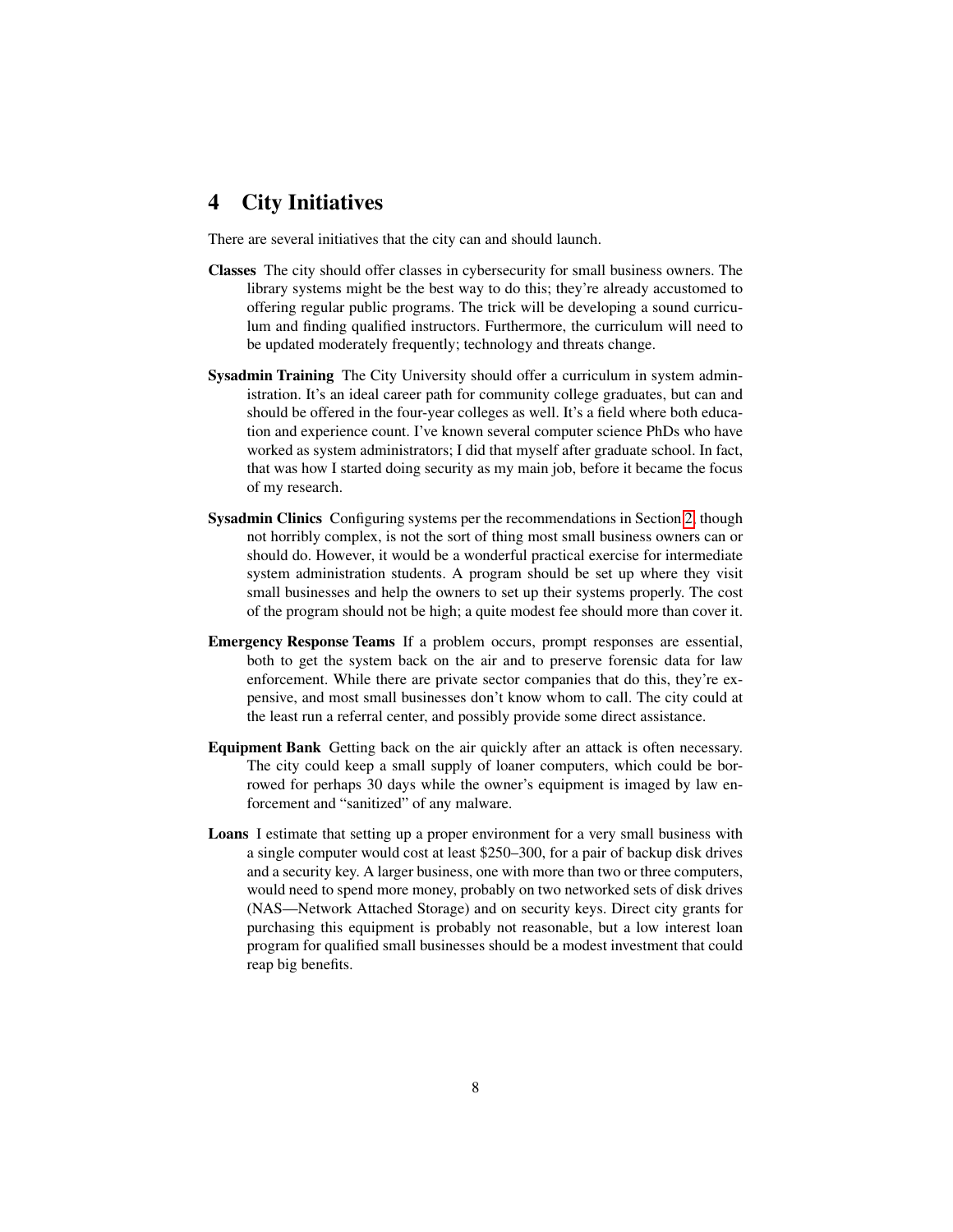# References

- <span id="page-8-0"></span>[1] Steven M. Bellovin. *Thinking Security: Stopping Next Year's Hackers*. Boston: Addison-Wesley, 2016. ISBN: 978-0-13-427754-7. URL: [http://www.inform](http://www.informit.com/store/thinking-security-stopping-next-years-hackers-9780134277547)it. [com/store/thinking-security-stopping-next-years-hacker](http://www.informit.com/store/thinking-security-stopping-next-years-hackers-9780134277547)s-[9780134277547](http://www.informit.com/store/thinking-security-stopping-next-years-hackers-9780134277547).
- <span id="page-8-2"></span>[2] Paul A. Grassi et al. *Digital Identity Guidelines: Authentication and Lifecycle Management*. Special Publication 800-63B. NIST, June 2017. URL: [https://](https://doi.org/10.6028/NIST.SP.800-63b) [doi.org/10.6028/NIST.SP.800-63b](https://doi.org/10.6028/NIST.SP.800-63b).
- <span id="page-8-1"></span>[3] Iulia Ion, Rob Reeder, and Sunny Consolvo. ""...No one Can Hack My Mind": Comparing Expert and Non-Expert Security Practices". In: *Eleventh Symposium On Usable Privacy and Security (SOUPS 2015)*. Ottawa: USENIX Association, July 2015, pp. 327–346. ISBN: 978-1-931971-249. URL: [https://www.useni](https://www.usenix.org/conference/soups2015/proceedings/presentation/ion)x. [org/conference/soups2015/proceedings/presentation/ion](https://www.usenix.org/conference/soups2015/proceedings/presentation/ion).